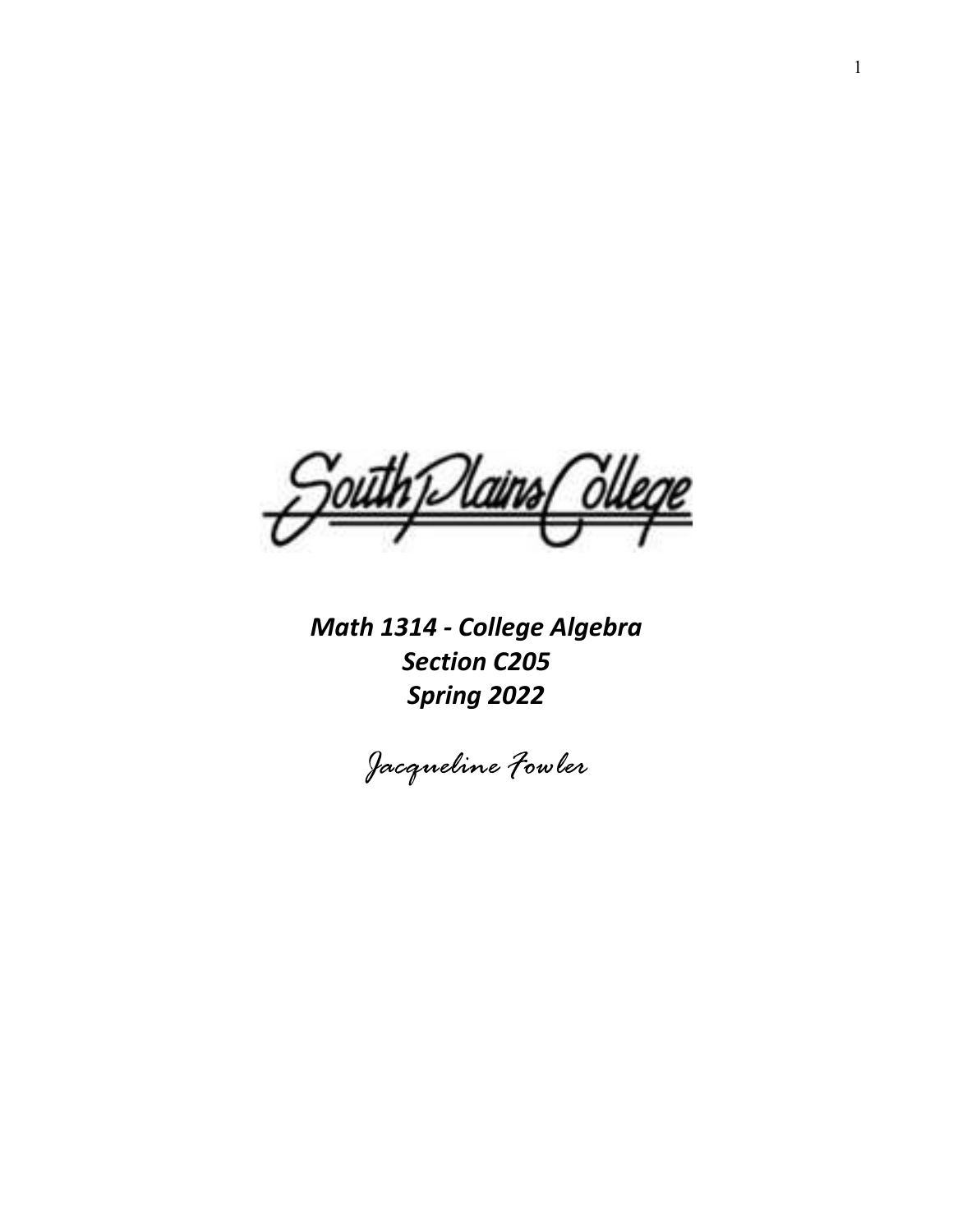## **Common Course Syllabus: Math 1314 Revised August 2021**

**Department:** Mathematics, Engineering, and Computer Science

**Discipline:** Mathematics **Course Number:** MATH 1314 **Course Title:** College Algebra

**Available Formats:** conventional, hybrid, internet, and ITV

**Campuses:** Levelland, Reese, Plainview, Lubbock Center, and Dual Credit

**Course Description:** In-depth study and applications of polynomial, rational, radical, exponential and logarithmic functions, and systems of equations using matrices. Additional topics such as sequences, series, probability, and conics may be included.

**Prerequisite:** Minimum score of 350 on the TSIA1, minimum score of 950 on the TSIA2, a diagnostic score of 6 on the TSIA2, TSI-exempt status, a successful completion with a grade of 'C' or better in MATH 0320, or successful completion of NCBM-0114.

**Credit:** 3 **Lecture:** 3 **Lab:** 1

**Textbook/Supplies:** Please see the instructor's course information sheet for specific supplies.

**This course partially satisfies a Core Curriculum Requirement**: Mathematics Foundational Component Area (020)

**Core Curriculum Objectives addressed:**

- **Communications skills**—to include effective written, oral and visual communication
- **Critical thinking skills**—to include creative thinking, innovation, inquiry, and analysis, evaluation and synthesis of information
- **Empirical and quantitative competency skills**—to manipulate and analyze numerical data or observable facts resulting in informed conclusions

**Student Learning Outcomes:** Upon completion of this course and receiving a passing grade, the student will be able to:

- 1. Demonstrate and apply knowledge of properties of functions, including domain and range, operations, compositions, and inverses.
- 2. Recognize and apply polynomial, rational, radical, exponential and logarithmic functions and solve related equations.
- 3. Apply graphing techniques.
- 4. Evaluate all roots of higher degree polynomial and rational functions.
- 5. Recognize, solve and apply systems of linear equations using matrices.

**Student Learning Outcomes Assessment:** A pre- and post-test questions will be used to determine the extent of improvement that the students have gained during the semester

**Course Evaluation:** There will be departmental final exam questions given by all instructors.

**Attendance/Student Engagement Policy:** Attendance and engagement are the most critical activities for success in this course. The instructor maintains records of the student's attendance and submission of assignments throughout the semester. The student is expected to attend at least eighty percent (80%) of the **total** class meetings **and** submit at least eighty percent (80%) of the **total** class assignments to have the best chance of success. If the student fails to meet these minimum requirements, the instructor may remove the student from the class with an X, upon their discretion, to help the student from harming their GPA. If the student cannot receive an X, the instructor will assign an F.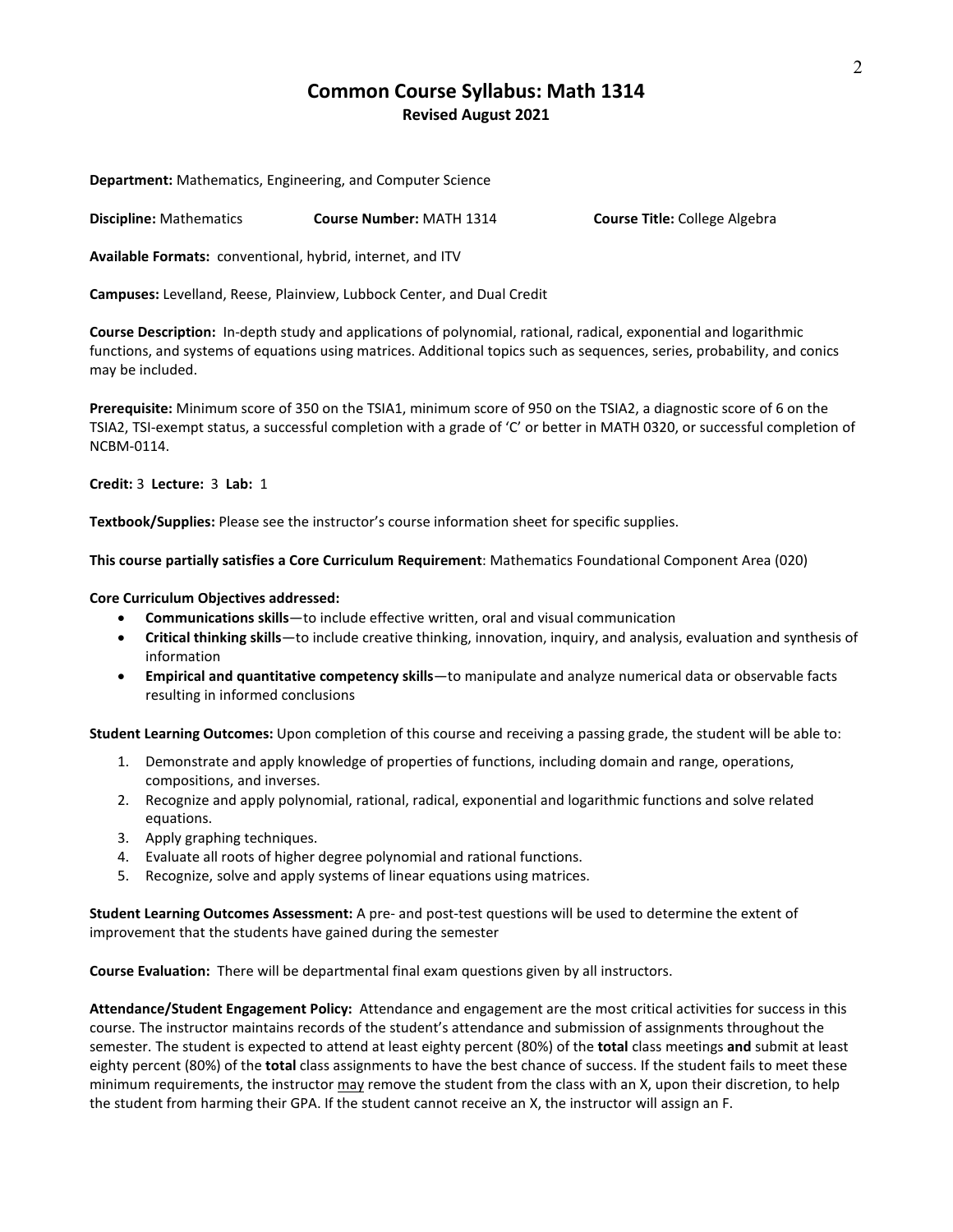**Plagiarism violations** include, but are not limited to, the following:

- 1. Turning in a paper that has been purchased, borrowed, or downloaded from another student, an online term paper site, or a mail order term paper mill;
- 2. Cutting and pasting together information from books, articles, other papers, or online sites without providing proper documentation;
- 3. Using direct quotations (three or more words) from a source without showing them to be direct quotations and citing them; or
- 4. Missing in-text citations.

**Cheating violations** include, but are not limited to, the following:

- 1. Obtaining an examination by stealing or collusion;
- 2. Discovering the content of an examination before it is given;
- 3. Using an unauthorized source of information (notes, textbook, text messaging, internet, apps) during an examination, quiz, or homework assignment;
- 4. Entering an office or building to obtain an unfair advantage;
- 5. Taking an examination for another;
- 6. Altering grade records;
- 7. Copying another's work during an examination or on a homework assignment;
- 8. Rewriting another student's work in Peer Editing so that the writing is no longer the original student's;
- 9. Taking pictures of a test, test answers, or someone else's paper.

**COVID Syllabus Statement:** It is the policy of South Plains College that as a condition of on-campus enrollment, all students are required to engage in safe behaviors to avoid the spread of COVID-19 in the SPC community. There will be no requirement for face coverings at any location on any South Plains College campus or classroom. Faculty, staff, or students may continue to wear a mask voluntarily, but there will be no requirements for face coverings in any circumstance.

If you are experiencing any of the following symptoms please do not attend class and either seek medical attention or get tested for COVID-19.

- Cough, shortness of breath, difficulty breathing
- Fever or chills
- Muscles or body aches
- Vomiting or diarrhea
- New loss of taste and smell

Consistent with the latest CDC recommendations, we have revised our guidance for students, faculty, and staff who have a known exposure or have tested positive. Anyone with a known exposure should wear a mask for 10 days and should seek a COVID-19 test on day five after exposure. If you test positive or develop symptoms, you should immediately selfisolate and seek a COVID-19 test. Please immediately notify your instructor, supervisor, and DeEtte Edens, Associate Director of Health and Wellness, any time you test positive for COVID-19. Anyone who tests positive is required to selfisolate for five days. Following the five-day isolation period, if you are asymptomatic or your symptoms are resolving, you may return to work or class but should wear a mask for five additional days. If you are still symptomatic, please contact DeEtte Edens a[t dedens@southplainscollege.edu](mailto:dedens@southplainscollege.edu) or 806-716-2376 prior to your return date.

**Student Code of Conduct Policy**: Any successful learning experience requires mutual respect on the part of the student and the instructor. Neither instructor nor student should be subject to others' behavior that is rude, disruptive, intimidating, aggressive, or demeaning**.** Student conduct that disrupts the learning process or is deemed disrespectful or threatening shall not be tolerated and may lead to disciplinary action and/or removal from class.

**Diversity Statement:** In this class, the teacher will establish and support an environment that values and nurtures individual and group differences and encourages engagement and interaction. Understanding and respecting multiple experiences and perspectives will serve to challenge and stimulate all of us to learn about others, about the larger world and about ourselves. By promoting diversity and intellectual exchange, we will not only mirror society as it is, but also model society as it should and can be.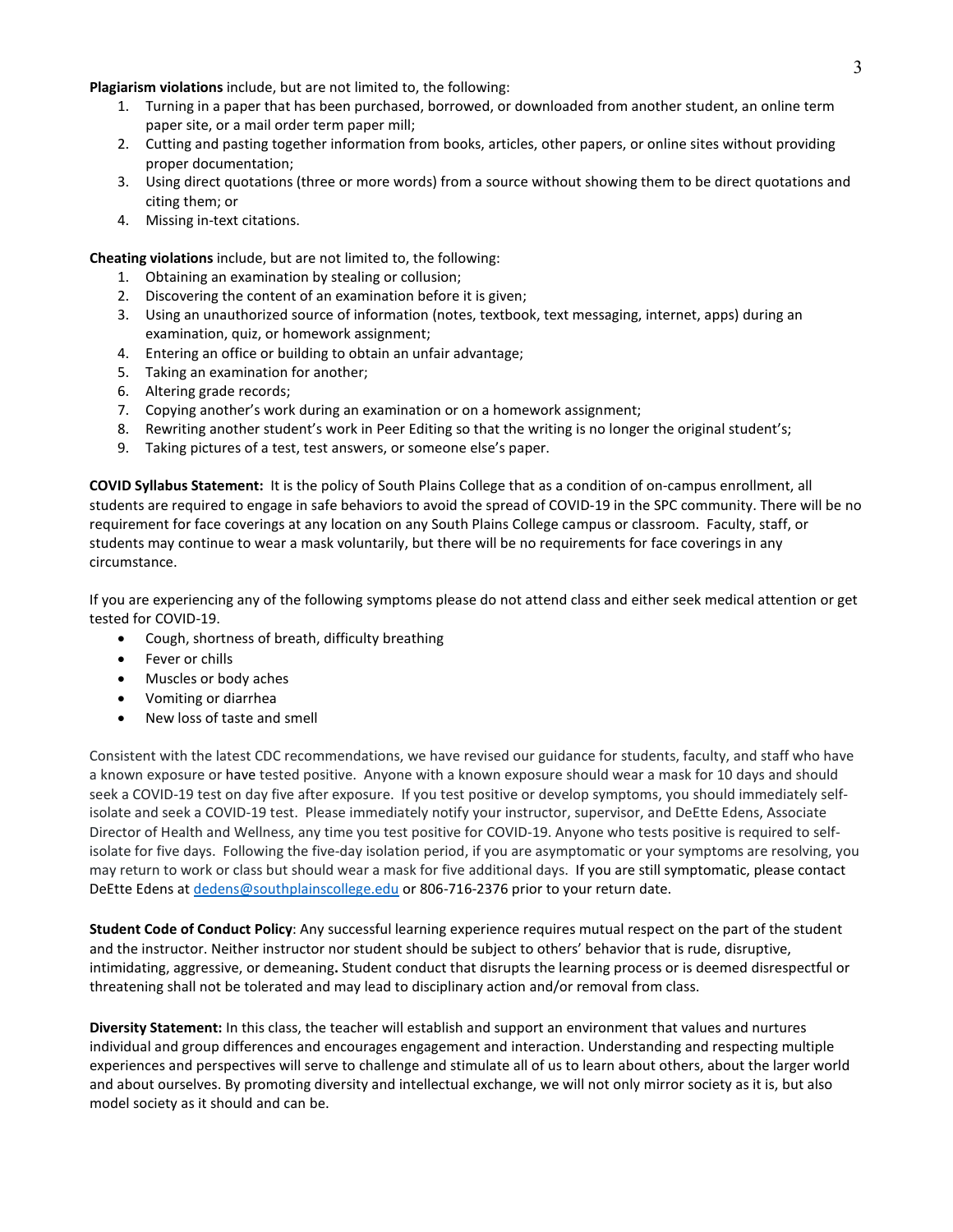**Disability Statement:** Students with disabilities, including but not limited to physical, psychiatric, or learning disabilities, who wish to request accommodations in this class should notify the Disability Services Office early in the semester so that the appropriate arrangements may be made. In accordance with federal law, a student requesting accommodations must provide acceptable documentation of his/her disability to the Disability Services Office. For more information, call or visit the Disability Services Office at Levelland (Student Health & Wellness Office) 806-716-2577, Reese Center (Building 8) 806- 716-4675, or Plainview Center (Main Office) 806-716-4302 or 806-296-9611.

**Nondiscrimination Policy:** South Plains College does not discriminate on the basis of race, color, national origin, sex, disability or age in its programs and activities. The following person has been designated to handle inquiries regarding the non-discrimination policies: Vice President for Student Affairs, South Plains College, 1401 College Avenue, Box 5, Levelland, TX 79336. Phone number 806-716-2360.

**Title IX Pregnancy Accommodations Statement:** If you are pregnant, or have given birth within six months, Under Title IX you have a right to reasonable accommodations to help continue your education. To [activate](http://www.southplainscollege.edu/employees/manualshandbooks/facultyhandbook/sec4.php) accommodations you must submit a Title IX pregnancy accommodations request, along with specific medical documentation, to the Director of Health and Wellness. Once approved, notification will be sent to the student and instructors. It is the student's responsibility to work with the instructor to arrange accommodations. Contact the Director of Health and Wellness at 806-716-2362 or [email](http://www.southplainscollege.edu/employees/manualshandbooks/facultyhandbook/sec4.php) [rcanon@southplainscollege.edu](mailto:rcanon@southplainscollege.edu) for assistance.

**Campus Concealed Carry**: Texas Senate Bill - 11 (Government Code 411.2031, et al.) authorizes the carrying of a concealed handgun in South Plains College buildings only by persons who have been issued and are in possession of a Texas License to Carry a Handgun. Qualified law enforcement officers or those who are otherwise authorized to carry a concealed handgun in the State of Texas are also permitted to do so. Pursuant to Penal Code (PC) 46.035 and South Plains College policy, license holders may not carry a concealed handgun in restricted locations. For a list of locations and Frequently Asked Questions, please refer to the Campus Carry page

at: <http://www.southplainscollege.edu/campuscarry.php>

Pursuant to PC 46.035, the open carrying of handguns is prohibited on all South Plains College campuses. Report violations to the College Police Department at 806-716-2396 or 9-1-1.

**\*\*Note: The instructor reserves the right to modify the course syllabus and policies, as well as notify students of any changes, at any point during the semester.**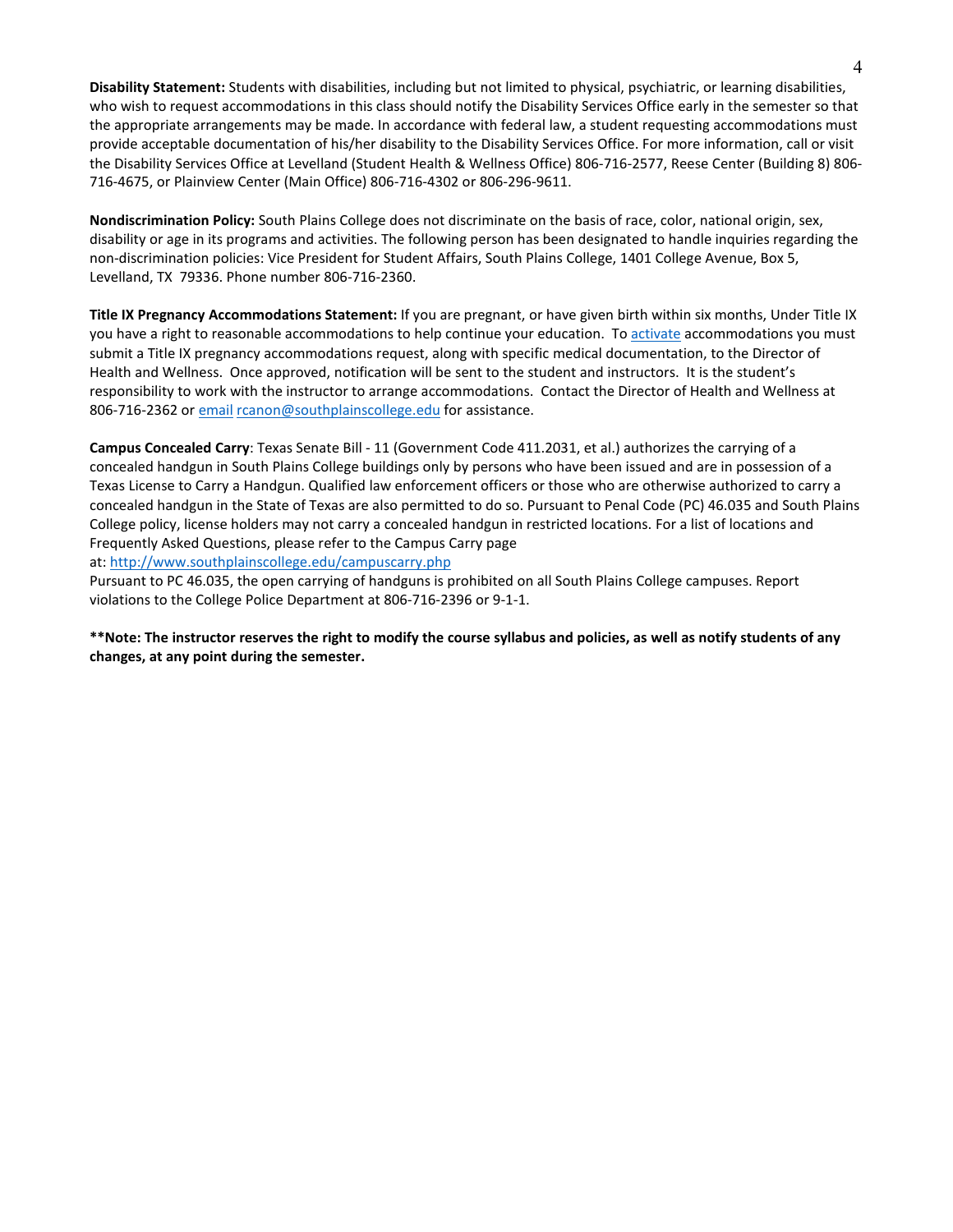#### *Section 205 Course Information*

# **Instructor Information:** Jacqueline Fowler RC 223 E (Reese Campus Building 2)

#### **Office Hours:**

- **Mondays: 9:00 11:00 am**
- Tuesdays: 3:00 5:00 pm

#### **Required Materials:**

- MyMathLab Student Access Code
- o included in tuition
- Reliable Internet Service
- ❖ Computer access
- Printer access

806-716-4640 [jfowler@southplainscollege.edu](mailto:jfowler@southplainscollege.edu)

- $\blacksquare$  Wednesdays:  $9:00 11:00$  am
- Fridays: 8:00 10:00 am
- $\div$  scientific or graphing calculator
	- o TI 83 and TI 84 are allowed
	- o TI-89, TI-92, and TI-Nspire are **not** 
		- allowed

**Blackboard:** Blackboard is an online course management system that SPC uses for course information. For technical support, call 806-716-2180 or emai[l blackboard@southplainscollege.edu.](mailto:blackboard@southplainscollege.edu)

**MyMathLab**: We will be using a math website called MyMathLab (MML) for all assignments. The cost of this will be added to the regular tuition and fees for the class through the TexBook program. More information on this can be found at [https://www.southplainscollege.edu/texbook.php.](https://nam02.safelinks.protection.outlook.com/?url=https%3A%2F%2Fwww.southplainscollege.edu%2Ftexbook.php&data=04%7C01%7Cjfowler%40southplainscollege.edu%7Cceab407f13ca40c881d008d9a869319a%7C6d91b166cf6a45e99e22a02625d082a9%7C0%7C0%7C637725992048639125%7CUnknown%7CTWFpbGZsb3d8eyJWIjoiMC4wLjAwMDAiLCJQIjoiV2luMzIiLCJBTiI6Ik1haWwiLCJXVCI6Mn0%3D%7C3000&sdata=B9NiT60H9SEkXipntqPK8dZnBBoiCnWQFjXtlRx9jhw%3D&reserved=0)

**Communication:** All emails need to be sent through your SPC email account to my SPC email account. I will respond to all emails within 24 hours. Emails sent to me after 10:00 am on Friday may not receive a response until Monday morning.

- You **must** include your name and class on every email.
- Do **not** use your personal email. (I will **only** respond to SPC email addresses.)
- Be professional in your messages.
- Do **not** use all caps.
- **Do not** use text language.
- **Do not** email me more than once in 24 hours. Give me a chance to reply.
- If you have not heard from me in 48 hours, that could mean I did not receive your email, so you should email me again.

**Netiquette:** Professionalism, respect, and courtesy are required at all times. **NO PROFANITY** under any circumstances in any situation. Confrontational behavior will NOT be tolerated, and you will be dropped from this course immediately to receive an F or X at my discretion.

**Computer Issues:** If your personal computer becomes "disabled", there are computer labs on all SPC campuses which you may use to access this course. You may also find a public computer to do your work. **Computer problems, mechanical failures, internet service provider issues, etc. do not constitute excuses for late submission of work.** 

**Dropping the class:** If you wish to drop this class, you will need to submit a drop form online [\(online](http://www.southplainscollege.edu/admission-aid/apply/schedulechanges.php) drop form) or you may visit the Student Services Office.

| <b>Grading Scale:</b> | A: $90 - 100$   |
|-----------------------|-----------------|
|                       | $B: 80 - 89$    |
| 10 %                  | $C: 70 - 79$    |
| 15 %                  | D: $60 - 69$    |
| 75 %                  | F: 59 and below |
|                       |                 |

**General Info / Extension of deadlines:** All assignments are located under the "REQUIRED ASSIGNMENTS" tab in MML. Please make note of all deadlines on the calendar in Blackboard. Assignments are open early with the due dates listed so you can plan accordingly to complete them on time. You should ALWAYS stay days ahead of schedule so that if you have any issues, it can be resolved before the deadline. **Issues cannot be resolved after the deadline**. You must give me 24 hours to fix any issues. **NEVER wait until the last day to complete an assignment.** Computers seem to have issues when you are in a hurry to meet a deadline. To be fair to everyone, assignments will NOT be accepted late for ANY reason, so do NOT even ask. *No exceptions!*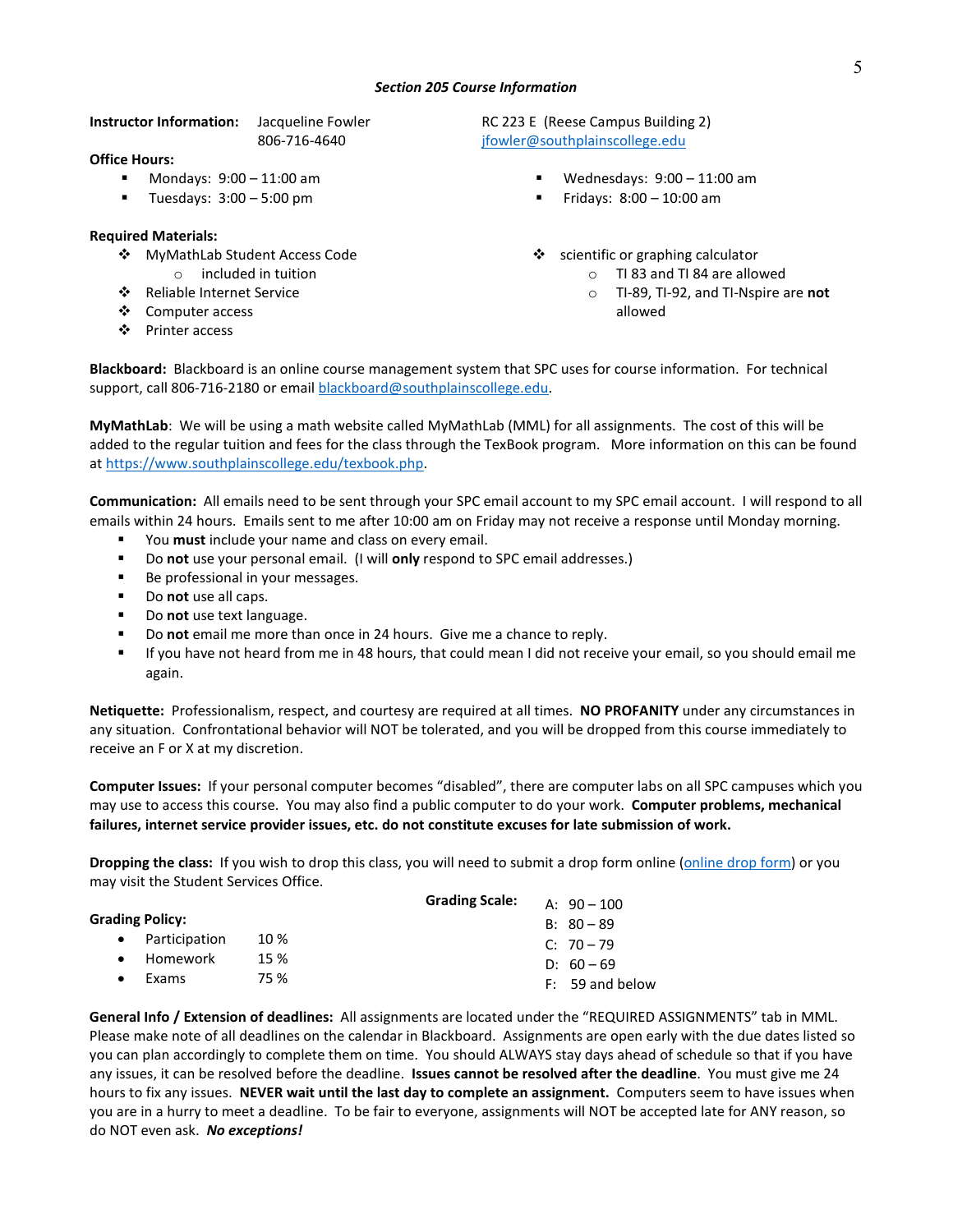**Lesson Videos and Notes:** In Blackboard, you will find notes and videos for every section. You will need to print the notes and bring them to class to fill in. Some lessons will require you to watch the videos at home to fill in the notes. There are also videos in MML under "Multimedia Library" that you may watch for help.

**Tutoring:** You have access to free tutoring through SPC. Click on the tutoring link in Blackboard for more information. If you visit with a tutor, please share with them the work shown in my videos, so they can help you with the steps.

**Participation:** There will be several participation assignments throughout the semester. **Participation assignments will not be accepted late, and there are no make-ups**. All participation grades will count in the final average.

**Homework:** Homework for every section can be found in MML under "Required Assignments". You can save homework assignments, log out, and come back to work on them at any time. You should not settle for less than a 100 on all homework assignments since you can rework all problems until you get them right. If you miss a problem, or if you just want more practice, hit "similar exercise" at the bottom of the screen for a new problem to work. \*\*You should rework homework over and over to practice and be ready for exams. There are also extra problems in Blackboard to help you prepare for exams. **Homework will not be accepted late, and there are no make-ups on homework**. All homework grades will count in the final average.

**Exams:** Exams will be taken in the computer lab during class using MML. At the deadline, MML will automatically submit your exam for you. This cannot be changed by me. That means if you start the exam 30 minutes prior to the deadline, MML will submit your exam 30 minutes later and you will not be allowed to finish. If you click out of the test or get kicked out for any reason, you will forfeit the chance to finish the problem you were working on at that time. For example, if you are working on number 3, and you get kicked out of the test due to a power outage, then when you return, you must start on number 4, and number 3 will be counted wrong. If you are absent on the day an Exam is given, you will receive a zero for that exam. **There are no make-up exams**. All exam grades will count in the final average.

**Entering answers:** If you go through the "How to enter answers" in MML and practice homework, you will know how to enter answers on all exams. **You must know the proper way to answer the questions**. If you are having problems entering answers, please contact me while doing homework so I can help.

### **Online Exam Policies**

\*\*\*In order to receive permission to take an online exam, I must receive notification from the nurse at least 24 hours before an exam that you have tested positive for COVID or are in quarantine. Notification within 24 hours before an exam will not be enough time to create an online exam for you and give you enough time to learn the technology required to take an online exam.

If an online exam is needed, the following policies will go into effect along with all previous policies.

#### **Additional Required Materials:**

- Webcam
- Method of Scanning
	- o Scanner
	- o App on cell phone

**Proctorio:** Online exams will be proctored using the Proctorio Program. The program will record you and your computer screen as you take your exam. You will be required to use Chrome and download the Chrome extension.

#### **Guidelines for online exams:**

\*\*\*\*\*\* If any ONE of the following guidelines are not followed, you will receive a zero on your exam.

- You must show your workspace in camera view during the entire exam. Your workspace is your desk area all the way up to the top of your head, not just your face.
- You must put your cell phone face down in the camera view at all times and you are not allowed to use it during the exam. It will only be used to scan and upload exam work. Once you pick up your cell phone, you are NOT allowed to write anything else on your paper.